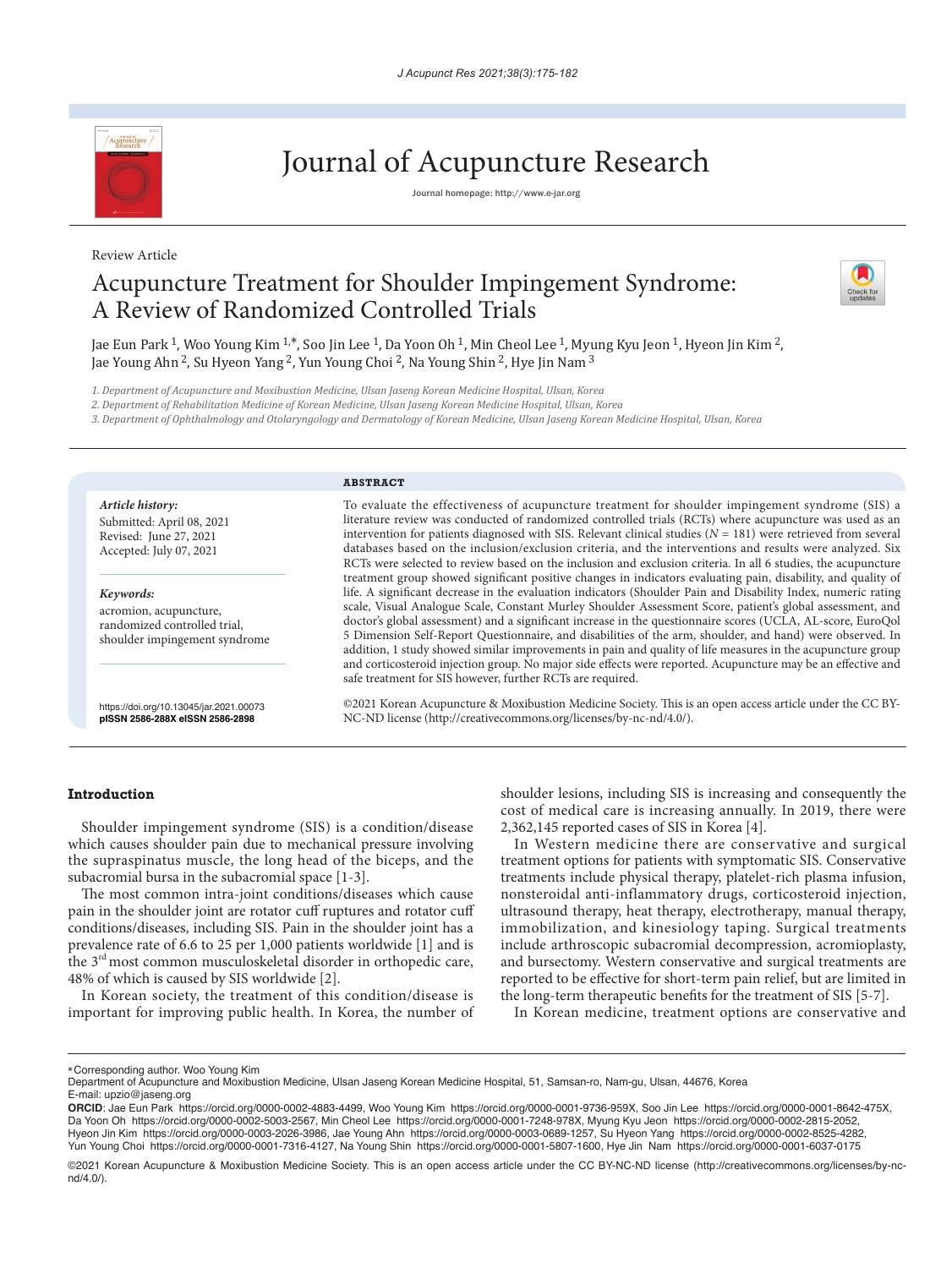include acupuncture, herbal medicine, electroacupuncture, moxibustion, cupping, chuna, physical therapy, exercises, pharmacoacupuncture, acupotomy, thread embedding acupuncture, and pharmacoacupuncture patch. Among these treatments, acupuncture is increasingly used for shoulder pain. However, to date, there have been no reviews of randomized controlled trials (RCTs) on SIS involving acupuncture treatment. Some studies that have reported on the treatment of shoulder pain in general however, there is a lack of research on specific problems such as SIS. Research on acupuncture treatment of SIS published in the Korean medicine journals is currently limited to 7 case reports and 1 research trend. Therefore, a review of RCTs involving acupuncture treatment of SIS was conducted using Korean and international databases to review safety and effectiveness.

# **Materials and Methods**

# *Selection and exclusion criteria*

The inclusion criteria: (1) studies on patients who had been diagnosed with SIS based on clinical assessments with or without radiological evidence (e.g., x-ray, ultrasound, magnetic resonance imaging); (2) RCTs of acupuncture regardless of the methods of stimulation (acupuncture, electroacupuncture, laser acupuncture, acupotomy, pharmacoacupuncture, thread embedding acupuncture) or types of needles, stimulating points (e.g., tender points, trigger points, acu-points on meridian), duration, or number of treatments; and  $(3)$  co-interventions (e.g., exercise, physiotherapy) were included in the review only if given to both the treatment and the control group.

The exclusion criteria: (1) duplicate studies; (2) studies that were not RCTs; (3) studies without full text available; (4) studies published in non-academic journals; (5) studies that did not perform acupuncture in the treatment group; (6) studies not related to acupuncture or SIS; (7) studies comparing between different methods of acupuncture (e.g., comparison between electroacupuncture and acupuncture, comparison between balanced electroacupuncture and conventional electroacupuncture, comparison between sinew acupuncture and filiform acupuncture); (8) studies which used acupuncture "as an intervention" in both the treatment and control group (e.g., a study of manipulation and acupuncture compared with acupuncture); and (9) studies in which interventions other than acupuncture and corresponding interventions are not the same (e.g., a study where manipulation techniques applied to the treatment, and control group were different).

There were no restrictions in language, date of publication, or locations of the study and no restrictions on age, sex, or ethnic origin of patients.

#### *Databases and search methods*

Cochrane Library, Embase, PubMed, China Academic Journal (CAJ), Korean Studies Information Service System (KISS), Research Information Sharing Service (RISS), and Oriental Medicine Advanced Searching Integrated System (OASIS) were used to search for studies published from 1990.01. 01 to 2020.12.20.

Searched terms including [("shoulder impingement syndrome" OR "subacromial pain" OR "subacromial impingement syndrome") AND ("acupuncture" OR "needle therapy")] were used to search the Cochrane Library, Embase, PubMed, CAJ, KISS, RISS, OASIS databases.

#### **Results**

#### *Study selection*

The search resulted in retrieval of 25 studies from the Cochrane database, 71 studies in Embase, 38 studies in PubMed, 30 studies in CAJ, 4 studies in KISS, 6 studies in RISS, and 7 studies in OASIS.

A total of 181 studies were retrieved. Of these, 98 were duplicates. Of the 83 remaining studies, 38 were selected based on the title and abstract. Of these 38 studies, 23 were not RCTs and 4 studies did not have full text available and were therefore excluded. Subsequently, several studies were excluded from the remaining 11 studies identified: 1 study comparing acupuncture and electroacupuncture, 1 study comparing balanced electroacupuncture and conventional electroacupuncture, 1 study comparing acupuncture with thrust manipulation and acupuncture alone, 1 study comparing sinew acupuncture and filiform acupuncture, and 1 study where different manipulation techniques were applied to the treatment group and the control group. There were 6 studies included after considering the patients and the abstracts (Fig. 1).

# *The overview of selected studies*

The 6 selected RCT studies were retrieved from Embase, PubMed, and CAJ, published between 2005 and 2020, and reported in English. The RCTs were conducted in Sweden (*n* = 2), Spain (*n* = 3), and Turkey  $(n = 1)$ .

There was a total of 818 participants with SIS across the 6 RCTs included in the review. The study with the most participants had 425 individuals. Most of the studies included 50-100 individuals. The smallest study had 50 participants.

In all 6 studies the criteria for selection and exclusion were applied. The primary diagnostic criteria were pain confined to the proximal surface of the upper extremity at arm elevation, persistent symptoms for more than 2 months, positive Neer's test, positive Hawkin's Kennedy test, and a painful arc between 60° and 120° at active abduction.

Vas et al [8] included individuals with unilateral subacromial syndromes which had lasted more than 3 months. The study by Kibar et al [9] included shoulder pain lasting more than 3 months, pain over a VAS score of 4, and patients with SIS diagnosed with the Neer's test and Hawkin's Kennedy test that corresponded to Stage 1 or Stage 2 SIS on a magnetic resonance imaging scan. Garrido et al [10] included patients with unilateral injury with clinical symptoms of SIS which had lasted for more than 3 months. Studies by Johansson et al [11] and Johansson et al [12] included patients between the ages of 30 and 65 years who met the main SIS diagnostic criteria. The study by Arias-Buría et al [13] included those patients with 1 non-traumatic shoulder in pain, with a pain history of more than 3 months, and pain severity more than a numeric rating scale (NRS) score 4.

The baseline general characteristics of control and treatment groups of all the studies were similar and did not show any statistical differences (Table 1).

# *Interventions of the selected studies*

Among the 6 selected studies, 2 used acupuncture, 1 used laser acupuncture, and 3 used acupuncture with other treatments as the intervention in the treatment group (Table 2). Treatment was usually performed once or twice a week [8,10-13]. Treatment typically lasted 4 to 5 weeks, with a range of 3 to 5 weeks. The types of acupuncture needles used were mainly stainless steel and sterile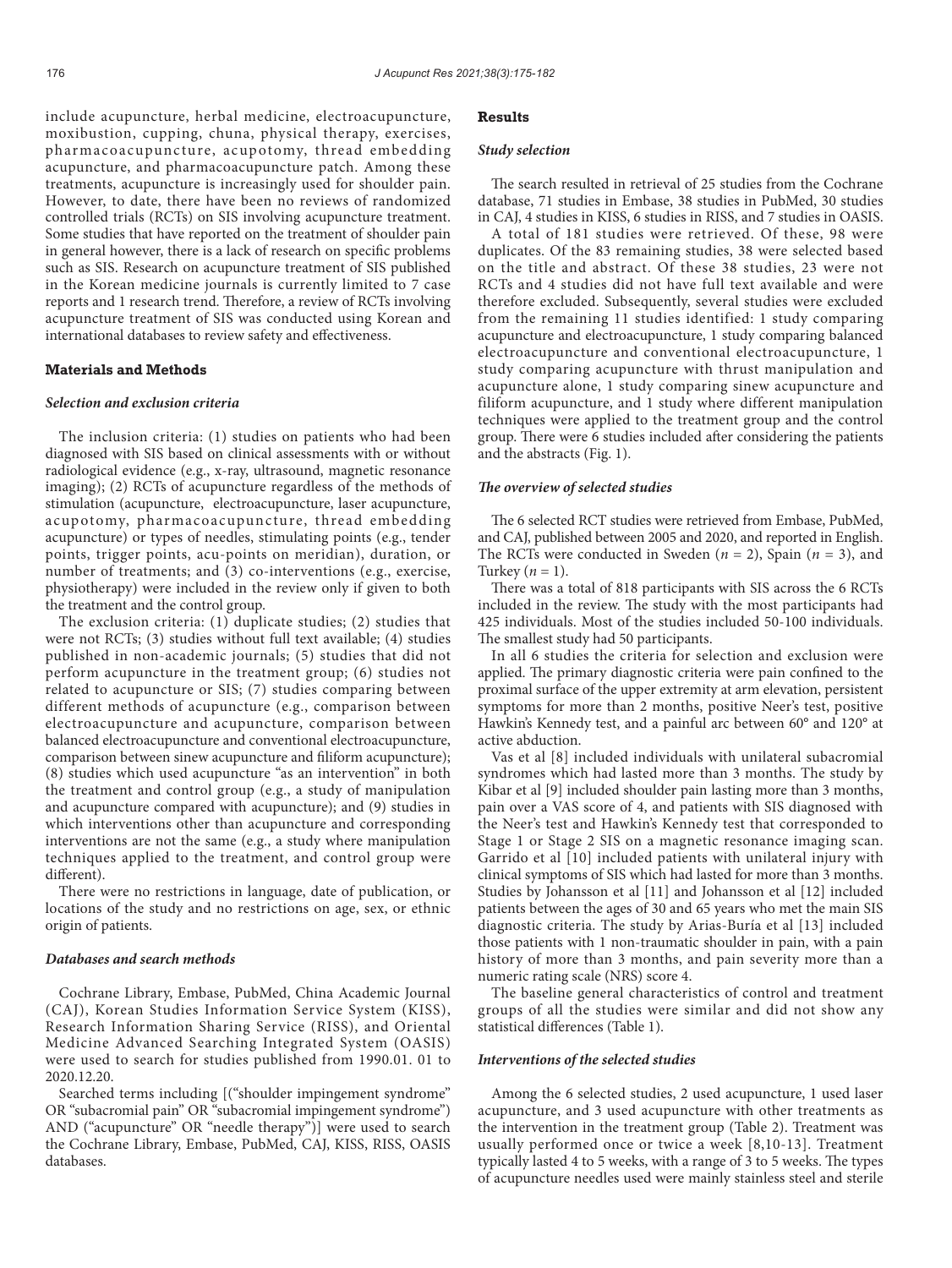



Table 1. General Characteristics of Selected Studies.

| Author<br>(y)                     | Type       | Country | Sample size             | Criteria                                     | Age, mean<br>$(\pm SD)$                | NRS/VAS,<br>mean $(\pm SD)$      | SPADI, mean<br>$(\pm SD)$            |
|-----------------------------------|------------|---------|-------------------------|----------------------------------------------|----------------------------------------|----------------------------------|--------------------------------------|
| Vas<br>(2008)<br>[8]              | <b>RCT</b> | Spain   | <b>TG 205</b><br>CG 220 | $44 - 68y$<br><b>NRS 3-10</b>                | TG 54.9 (10.8)<br>CG 56.4 (11.8)       | TG 8.5(4.7)<br>CG 8.4 (4.4)      |                                      |
| Kibar<br>(2017)<br>$[9]$          | <b>RCT</b> | Turkey  | <b>TG 36</b><br>CG 37   | $31 - 75y$<br><b>VAS 0-7</b><br>SPADI 38-112 | TG 64.5<br>CG 63                       | TG 2.36 (2.20)<br>CG 2.84 (2.39) | TG 77.66 (21.98)<br>CG 81.65 (16.76) |
| Rueda Garrido<br>(2016)<br>$[10]$ | <b>RCT</b> | Spain   | <b>TG 35</b><br>CG 33   | $20-51y$<br>VAS 43-83                        | TG 36.86<br>(13.94)<br>CG 29.73 (9.76) | TG 64 (18.3)<br>CG 63.03 (19.8)  |                                      |
| Johansson<br>(2011)<br>$[11]$     | <b>RCT</b> | Sweden  | <b>TG 42</b><br>CG 49   | $41-60y$<br>VAS 31-81                        | TG 51(9)<br>CG 50(9)                   | TG 57 (21)<br>CG 56 (25)         |                                      |
| Johansson<br>(2005)<br>$[12]$     | <b>RCT</b> | Sweden  | <b>TG 44</b><br>CG41    | 42-57 $y$                                    | TG 49 (7)<br>CG 49(8)                  |                                  |                                      |
| Arias-Buría<br>(2015)<br>$[13]$   | <b>RCT</b> | Spain   | <b>TG 25</b><br>CG 25   | $42 - 54y$<br><b>NRS 5-9</b>                 | TG 49(5)<br>CG 48(6)                   | TG 7.2(1.6)<br>CG 6.6(1.5)       |                                      |

CG, control group; NRS, numeral rating scale; RCT, Randomized controlled trial; SPADI, shoulder pain and disability index; TG, treatment group; VAS, visual analog scale.

hegu acupuncture needles, however Kibar et al [9] used galiumaluminum-arsenide needles. The area of the acupuncture treatment varied from study to study (Table 3). The needle retention time was usually 20 minutes but it ranged from 5 minutes to 30 minutes. The depth of the needle varied from study to study, ranging between 1.0 cm to 5.0 cm. Two studies used a needle depth of 0.3 to 1 cun (the unit of measurement [11,12]; Table 3). The most frequently

used acupoints were LI 14, LI 15, TE 14 [9-12], followed by LI 4 [9,11,12], LI 16 [9,10], S 38 [8,10], LU 1 [11,12], GB 21, LI 11, TE 15, and SI 10 [9] (Table 4). The most frequently used meridian was the LI (Table 5). The Arias-Buría study [13] used trigger points in the supraspinatus, infraspinatus, deltoid, teres minor, and teres major muscles.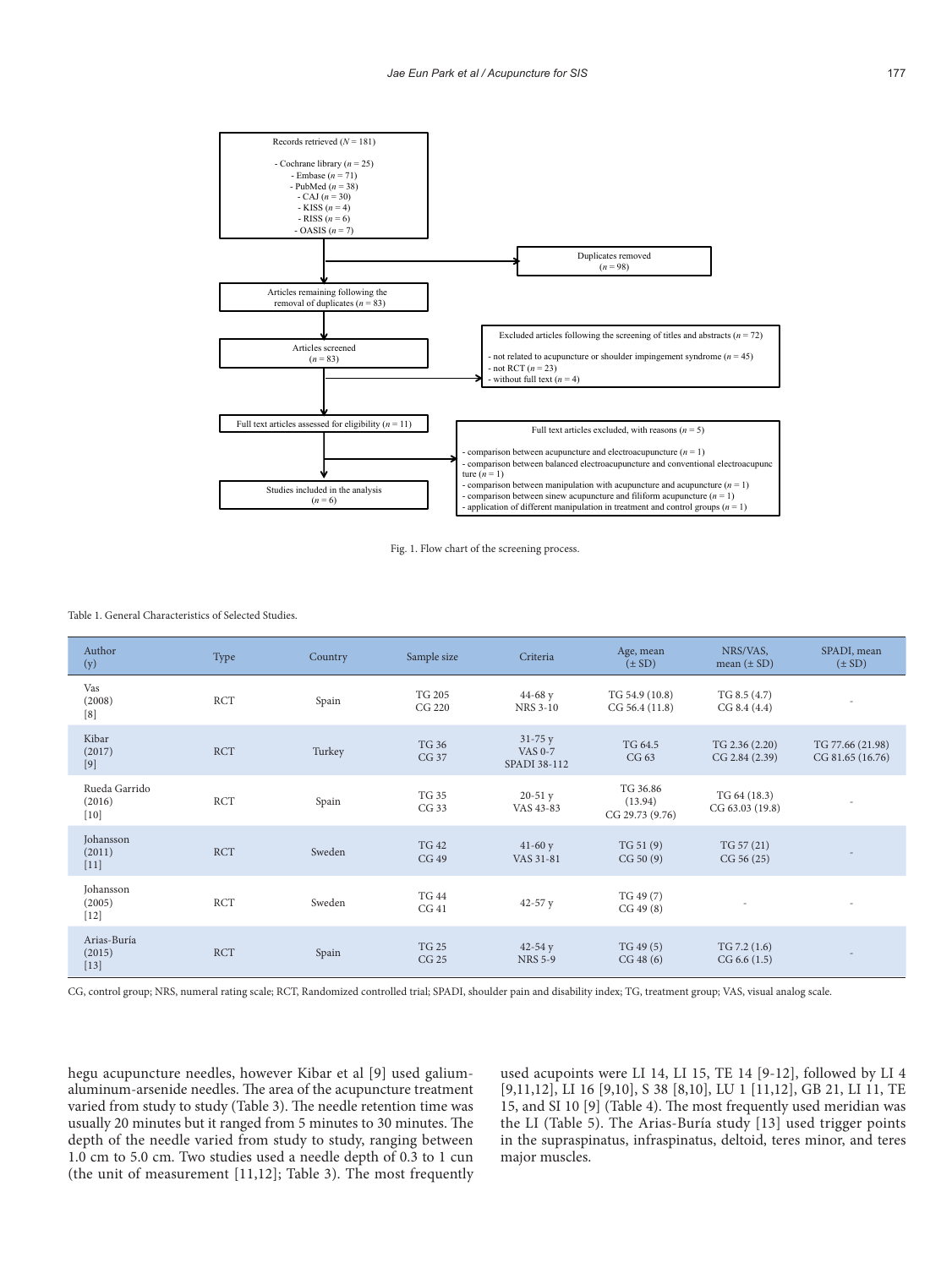Table 2. Interventions and Results of Selected Studies.

| Author<br>(y)                     | Intervention                     | Control                                | Outcome measurement                                                                  | Result                                                                        | Adverse effects   |
|-----------------------------------|----------------------------------|----------------------------------------|--------------------------------------------------------------------------------------|-------------------------------------------------------------------------------|-------------------|
| Vas<br>(2008)<br>[8]              | Acupuncture<br>(+ physiotherapy) | Mock TENS $+$<br>physiotherapy         | 1. Reduction in CMS<br>2. Reduction in NRS                                           | 1.TG > CG (p < 0.001)<br>2.TG > CG (p < 0.001)                                | Not severe events |
| Kibar<br>(2017)<br>$[9]$          | Laser acupuncture                | Sham-laser acupuncture                 | 1. Reduction in SPADI<br>2. Reduction in VAS<br>3. Reduction in PGA, DGA             | 1.TG > CG (p < 0.001)<br>2.TG > CG (p < 0.001)<br>3.TG > CG (p < 0.001)       | Not reported      |
| Rueda Garrido<br>(2016)<br>$[10]$ | Acupuncture                      | Sham-acupuncture                       | 1 Reduction in VAS<br>2. Increase in Kruskal-Wallis test                             | 1.TG > CG (p < 0.05)<br>2.TG > CG (p < 0.05)                                  | Not severe events |
| Johansson<br>(2011)<br>$[11]$     | Acupuncture<br>$(+$ exercise $)$ | Corticosteroid injection<br>+ exercise | 1. Reduction in VAS<br>2. Increase in AL-score, EQ-5D                                | 1. No difference<br>2. No difference                                          | Not severe events |
| Johansson<br>(2005)<br>$[12]$     | Acupuncture                      | Ultrasound                             | 1. Reduction in CMS<br>2. Increase in Kruskal-Wallis test<br>3. Increase in AL-score | $1.TG > CG (p = 0.045)$<br>$2.TG > CG (p = 0.045)$<br>$3.TG > CG (p = 0.045)$ | No                |
| Arias-Buría<br>(2015)<br>$[13]$   | Acupuncture<br>$(+$ exercise)    | Exercise                               | 1. Reduction in NRS<br>2. Increase in DASH<br>questionnaire                          | 1. No difference<br>2.TG > CG (p < 0.01)                                      | Not severe events |

AL-score, Adolfsson-Lysholm shoulder assessment score; CMS, constant Murley shoulder assessment score; DASH, disabilities of the arm, shoulder, and hand; DGA, doctor's global assessment; EQ-5D, The euroqol-five dimension self-report questionnaire; NRS, numeral rating scale; PGA, patient's global assessment; SPADI, shoulder pain and disability index; TENS, transcutaneous electrical nerve stimulation; VAS, visual analog scale.

Table 3. Implementation of Acupuncture Intervention.

| Author<br>(y)                     | Period         | Frequency    | Acupoints                                                                                   | Acupuncture needle                                                                                 | Size of needles                   | Depth of<br>insertion     | Needle<br>remaining time |
|-----------------------------------|----------------|--------------|---------------------------------------------------------------------------------------------|----------------------------------------------------------------------------------------------------|-----------------------------------|---------------------------|--------------------------|
| Vas<br>(2008)<br>[8]              | 4 wk           | 1 trial/wk   | S 38                                                                                        | Sterile filiform                                                                                   | 30 gauge $\times$ 75<br>mm        | $4.5 - 5.0$ cm            | $20 \text{ min}$         |
| Kibar<br>(2017)<br>$[9]$          | $3$ wk         | 3 trial/wk   | GB 21, LI 4, LI<br>11, LI 14, LI 15,<br>LI 16, SI 9, SI<br>10, SI 11, TE 14,<br><b>TE15</b> | Gallium-aluminum-<br>arsenide (GaAlAs),<br>infrared laser.<br>wavelength 850 nm,<br>Voltage 100 mV | spot area 0.07<br>cm <sub>2</sub> | 4 joules/cm2              | 40s                      |
| Rueda Garrido<br>(2016)<br>$[10]$ | 4 wk           | 1 session/wk | LI 14, LI 15, LI<br>16, SI 9, TE 14,<br>S38                                                 | Sterile needle                                                                                     | $0.25 \times 40$ mm               | $2-3$ cm                  | $20 \text{ min}$         |
| Johansson<br>(2011)<br>$[11]$     | $5$ wk         | 2 trial/wk   | LI 4, LI 14, LI<br>15, LU 1, TE 14                                                          | Hegu sterile needle                                                                                | $0.30 \times 30$ mm               | $0.3 - 1$ cun             | $30 \text{ min}$         |
| Johansson<br>(2005)<br>$[12]$     | $5 \text{ wk}$ | $2$ trial/wk | LI 4, LI 14, LI<br>15, LU 1, TE 14                                                          | Hegu sterile needle                                                                                | $0.30 \times 30$ mm               | $0.3 - 1$ cun             | $30 \text{ min}$         |
| Arias-Buría<br>(2015)<br>$[13]$   | $5 \text{ wk}$ | 1 trial/wk   | Trps                                                                                        | Stainless steel needle                                                                             | $0.32 \times 40$ mm               | $1-1.5$ cm, $3-3.5$<br>cm | $5-10$ min               |

GB, gallbladder meridian; LI, large intestine meridian; LU, lung meridian; S, stomach meridian; SI, small intestine meridian; TE, triple energizer meridian.

# *Assessment indicators*

Visual Analogue Scale (VAS) scores (0 to 10) were used to assess levels of pain, where higher scores represent a greater level of pain. It is a method of measuring the length of the patient's current condition after marking the current position on a 10cm horizontal line connecting 'no pain' and 'extreme pain'. In the study by Kibar et al [9], there was a significant decrease in VAS score in the laser

acupuncture treatment group compared with the control group. In the study by Garrido et al [10], there was a significant decrease in VAS score in the acupuncture treatment group compared with the control group. In the study by Johansson et al [11], there was a significant decrease in VAS score in both the treatment group (acupuncture with exercise) and the control group (corticosteroid injections with exercise; Table 6).

Shoulder Pain and Disability Index (SPADI) indicators were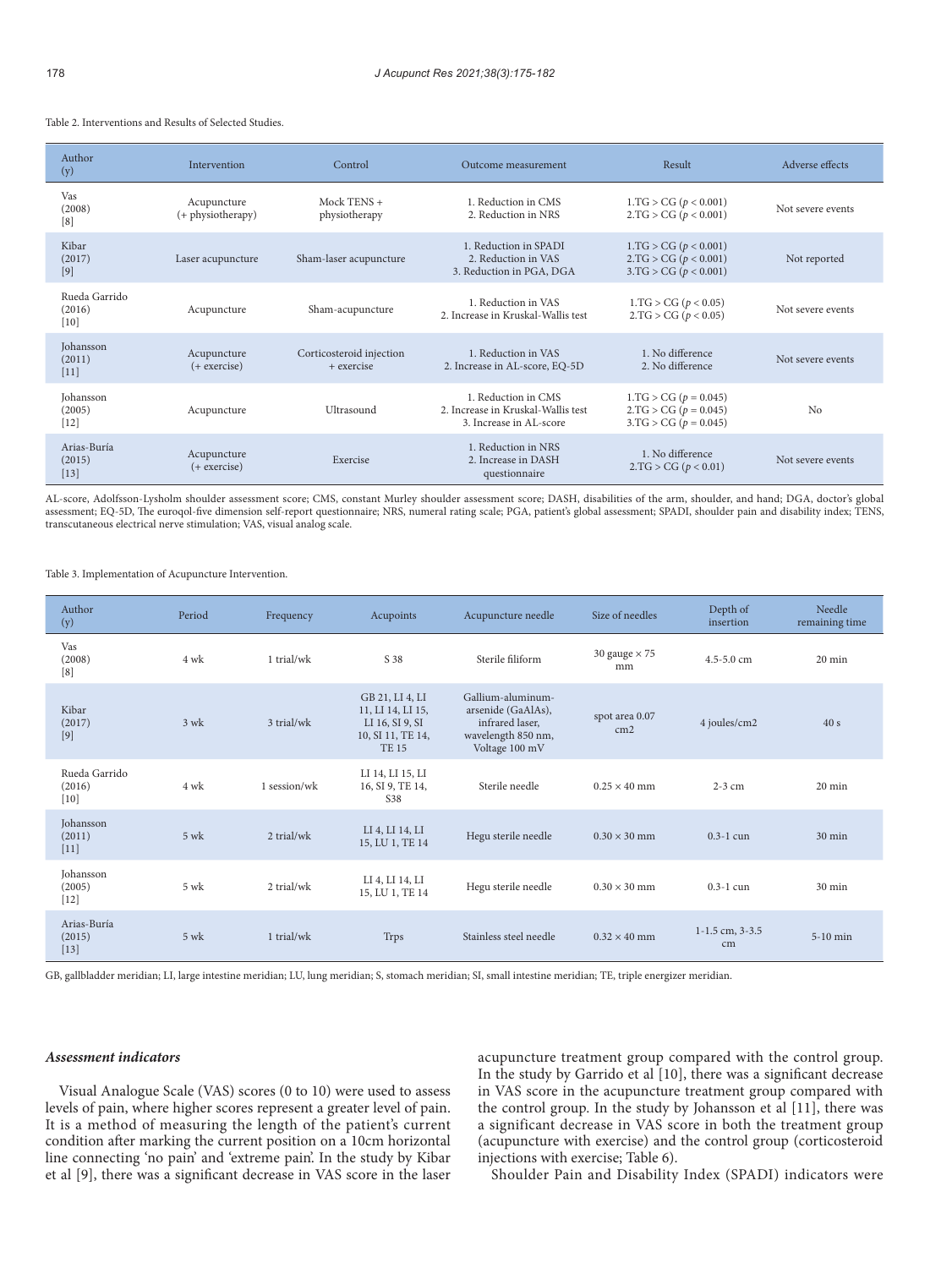#### Table 4. Frequency of Acupoints in the Studies.

| Frequency      | Acupoints                  |
|----------------|----------------------------|
| $\overline{4}$ | LI 14, LI 15, TE 14        |
| 3              | $LI$ 4                     |
| C              | LI 16, S 38, LU 1          |
|                | GB 21, LI 11, TE 15, SI 10 |

LI, large intestine meridian; TE, triple energizer meridian; S, stomach meridian; LU, lung meridian; GB, gallbladder meridian; SI, small intestine meridian.

#### Table 5. Frequency of Meridians Used in the Studies.

| Frequency      | Meridians                                         | Acupoints                        |
|----------------|---------------------------------------------------|----------------------------------|
| 14             | Large intestine meridian                          | LI 4, LI 11, LI 14, LI 15, LI 16 |
| 5              | Triple energizer meridian                         | TE 14, TE 15                     |
| $\overline{c}$ | Stomach meridian,<br>Lung meridian                | S 38, LU 1                       |
|                | Gallbladder meridian,<br>Small intestine meridian | GB 21, SI 10                     |

LI, large intestine meridian; TE, triple energizer meridian; S, stomach meridian; LU, lung meridian; GB, gallbladder meridian; SI, small intestine meridian.

Table 6. The Outcome of VAS in the Studies.

| Author<br>(y)                     | Treatment                    | Control                                               | $\mathcal{P}$ |
|-----------------------------------|------------------------------|-------------------------------------------------------|---------------|
| Kibar<br>(2017)<br>[9]            | LA $0.56 + 0.93$             | Sham LA $3.62$<br>$+1.93$                             | ${}_{0.001}$  |
| Rueda Garrido<br>(2016)<br>$[10]$ | Acu 19.85<br>$+15.1$         | Sham acu 43.18<br>$+23.2$                             | ${}_{0.05}$   |
| Johansson<br>(2011)<br>$[11]$     | $Acu + exercise$<br>$82 + 6$ | Corticosteroid<br>injection<br>+ exercise<br>$80 + 5$ | ${}_{0.001}$  |

LA, laser acupuncture; Acu, acupuncture; VAS, visual analog scale.

used. It is a questionnaire consisting of a total of 13 assessment items consisting of 5 pain subscale questions and 8 function/ disability subscale questions, which shows the degree of shoulder pain and dysfunction. In the study by Kibar et al [9], there was a significant reduction in SPADI compared in the laser acupuncture group to the control group (Table 7).

NRS scores were used to assess levels of pain, which quantifies the current level of pain when the pain-free is zero and unbearable extreme pain is ten. In the study by Vas et al [13], there was a significant decrease in NRS in the acupuncture treatment group compared with the control group. In the study by Arias-Buría et al [13], there was a significant reduction in NRS in both the acupuncture with exercise group and the exercise-along group

Table 7. The Outcome of SPADI in the Studies.

| Author<br>(y)          | Treatment        | Control                | D           |
|------------------------|------------------|------------------------|-------------|
| Kibar<br>(2017)<br>[9] | LA $14 \pm 5.78$ | Sham LA 34.5<br>± 9.55 | ${}< 0.001$ |

LA, laser acupuncture; SPADI, shoulder pain and disability index.

#### Table 8. The Outcome of NRS in the Studies.

| Author<br>(y)                   | Treatment                               | Control                                       | D           |
|---------------------------------|-----------------------------------------|-----------------------------------------------|-------------|
| Vas<br>(2008)<br>[8]            | $Acu +$<br>physiotherapy<br>$1.6 + 2.6$ | Mock TENS $+$<br>physiotherapy<br>$3.8 + 3.1$ | ${}< 0.001$ |
| Arias-Buria<br>(2015)<br>$[13]$ | $Acu + exercise$<br>$1.5 + 1.4$         | Exercise 1.6<br>±1.5                          | ${}< 0.01$  |

Acu, acupuncture; NRS, numeral rating scale; TENS, transcutaneous electrical nerve stimulation.

Table 9. The Outcome of CMS in the Studies.

| Author<br>(y)                 | Treatment                                | Control                                        | Þ       |
|-------------------------------|------------------------------------------|------------------------------------------------|---------|
| Vas<br>(2008)<br>[8]          | $Acu +$<br>physiotherapy<br>$30.6 + 6.9$ | Mock TENS $+$<br>physiotherapy<br>$22.7 + 9.1$ | < 0.001 |
| Johansson<br>(2005)<br>$[12]$ | Acu $79 + 9$                             | Ultrasound 76<br>±11                           | 0.045   |

Acu, acupuncture; CMS, Constant Murley Shoulder Assessment Score; TENS, transcutaneous electrical nerve stimulation.

# (Table 8).

Constant Murley Shoulder Assessment Score (CMS) indicators were used to define the level of pain and the ability to carry out the normal daily activities of the patient by 100-points scale composed of a number of individual parameters. In the study by Vas et al [8] and Johansson et al [12], there was a significant reduction in CMS in the acupuncture group compared with the control group (Table 9).

Patient's global assessment (PGA) and doctor's global assessment (DGA) indicators were used. PGA is one of the patient-reported outcomes, whose content is associated with pain, functional limitation, psychological distress and comorbidities. DGA is a 5- or 6-point scoring system used to assess disease severity. In the study by Kibar et al [9], there was a significant decrease in PGA and DGA in the laser acupuncture group compared with the control group.

Kruskal-Wallis test (UCLA Questionnaire) was used as an indicator. It is one of shoulder assessment scale and the maximum score is 35 points. This questionnaire contains questions such as whether the pain is constant or intermittent, whether the pain requires painkillers, whether the pain relates to rest or activities, level of activity, muscle force, and satisfaction with results. In the studies by Rueda Garrido et al [10] and Johansson et al [12], there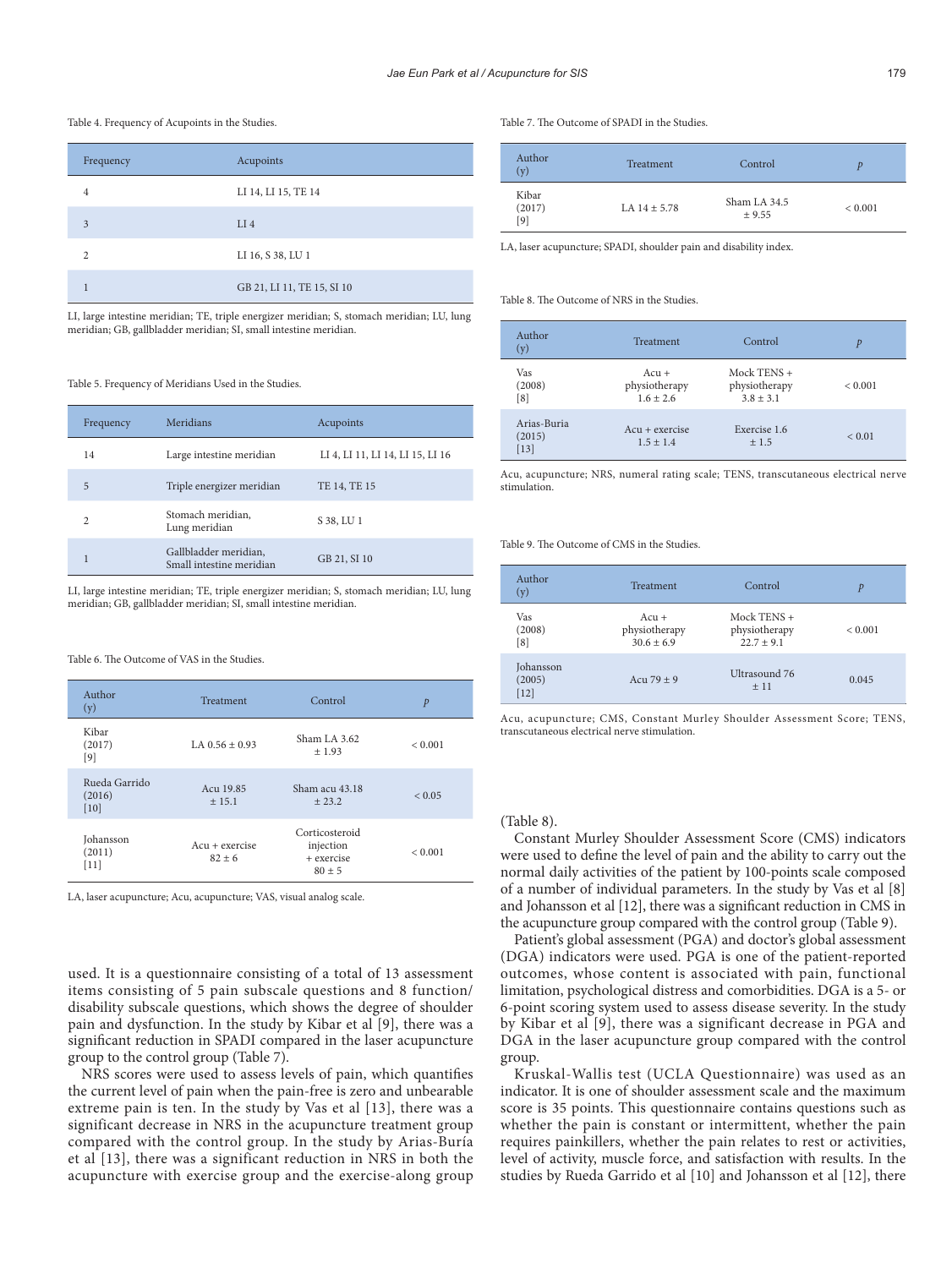was a significant increase in UCLA questionnaire scores in the acupuncture group compared with the control group.

Adolfsson-Lysholm Shoulder Assessment Score (AL-score) and the EuroQol 5 Dimension Self-Report Questionnaire (EQ-5D) were used as the indicators. AL-score is one of shoulder assessment scale and is a pure patient self-assessment. The maximum score is 100 points. This test contains questions such as whether the pain is at rest or during the activity, whether the pain disturbes sleep, level of activity, glenohumeral joint instability and disability. EQ-5D was used to evaluate health-related quality of life. This instrument has two parts: the EQ-5D descriptive system resulting in a health state between -1.0 (worst health) and 1.0 (full health) and the EuroQol Visual Analogue Scale (EQ-VAS). The later is a 20-cm vertical line from 0, 'worst imaginable health state', to 100, the 'best imaginable health state', and the patients mark their current state. The study by Johansson et al [11] showed significant increases in the ALscore and EQ-5D in both the acupuncture with exercise treatment group and corticosteroid injections with exercise control group. Johansson et al [12] showed a significant increase in the AL-score in the acupuncture group compared with the control group.

Disabilities of the arm, shoulder, and hand (DASH) Questionnaire was used to evaluate shoulder related disability. It consists of 30 items assessing: degree of difficulty during the preceding week in performing physical activities because of problems in the upper extremity (21 items), severity of each pain symptom, activity-related pain, tingling, weakness, and stiffness (5 items), and the problem's effect on social activities, work, and sleep, and its psychological effect (4 items). Each item is answered on a 5-point scale ranging from 1 (no symptom) to 5 (very severe symptom). Responses are summed and converted to a 0 to 100 scale where higher scores reflect greater related disability. In the study by Arias-Buría et al [13], there was a significant increase in DASH questionnaire scores in treatment group compared with control group.

#### *Adverse events*

One out of 6 studies did not mention side effects [9], 2 studies reported no side effects [10,12], and 3 studies reported minor side effects [8,11,13]. In the study by Vas et al [8], 3% in the acupuncture group and 5% in the control group had gastralgia following treatment. Johansson et al [11] reported pain, bruising, and days of worsening of symptoms, which are common reactions following acupuncture treatment. The number of patients complaining of side effects was not reported in this study [11]. In the study by Arias-Buría et al [13], 5 patients assigned to the exercise plus acupuncture (25%) experienced muscle soreness after the  $1<sup>st</sup>$  dry needling session which resolved spontaneously within 24 to 36 hours.

# **Discussion**

This study aimed to evaluate the clinical effects of acupuncture treatment on SIS by examining RCTs worldwide. SIS refers to a syndrome of the shoulder caused by repeated pressure on the supraspinatus, subacromial bursa, and long head of the biceps under the subacromial space [2,14,15]. SIS is the most frequent cause of pain in the anterior part of the shoulder joint. The number of patients with shoulder lesions including SIS, and the cost of medical care have been increasing every year in South Korea. SIS is common among swimmers and athletes who throw balls. If the anterior part of the acromion protrudes or slopes down excessively, it is likely to cause SIS. The diagnosis of SIS is based on past medical history and physical examination. It is necessary to ensure

that the patients keep their arms raised overhead, and physical examinations such as the Neer's test and the Hawkins Kennedy test can be conducted [15].

If SIS worsens, it can cause the rotator cuff to rupture, restrict passive ROM, and even lead to atrophy of the supraspinatus and infraspinatus muscles which can become potentially exacerbated if left unattended without proper treatment.

The treatment of SIS includes conservative and surgical treatments. Conservative treatments include physical therapy, nonsteroidal anti-inflammatory drugs, corticosteroid injections, ultrasound, heat, electrotherapy, manual therapy, immobilization, kinesiology taping, and dry needling. Surgical treatment is performed if the symptoms do not improve after conservative treatment, or if the symptoms prevent an individual from returning to their original work after 4-6 months of systematic rehabilitation [2,7]. However, studies have shown that arthroscopic subacromial decompression surgery is not more effective than physiotherapy [7]. Similarly, scapular decompression does not seem to benefit pain, function, or quality of life in adults with subacromial pain syndrome and may even cause serious harm in rare cases [16]. Exercise has been shown to be more effective than treatment with platelet-rich plasma [5]. In addition, corticosteroid injections are effective for short-term pain relief and recovery of range of movement [6], but long-term effects have not been proven. Therefore, it is necessary to investigate other SIS treatment.

SIS is recognized by Korean medicine as belonging to "Gyeonbitong." This refers to shoulder and arm pain. Common symptoms of "Gyeonbi-tong" in Korean medicine include pain in the shoulder, impaired function of the shoulder due to pain, heat in the affected area, coldness, hypoesthesia, and tenderness, as well as referred pain to the cervical, scapular, or upper extremity [17]. The causes of the Gyeonbi-tong, as reviewed by Heo [18] include wind, cold, and dampness in the Dongui Bogam. Kim [17] classified the causes as "inner cause" versus "outer cause." The inner cause is induced by phlegm which obstructs the meridians and blocks the blood flow, or it is described as a symptom which occurs due to pathogenic effects of the lungs and heart on both the arms. The outer cause refers to the wind, cold, and dampness invading the shoulders and arms, causing circulatory problems in the meridians, or by external affairs invading the meridians due to bruises and sprains. SIS may be attributed to the accumulation of phlegm and blockage of blood and qi flow in Korean medicine, given that it is a lesion caused by friction and pressure in the space of the shoulder joint and rotator cuff muscles. Therefore, treatments to remove phlegm within the shoulder joint and promote blood flow and qi circulation should be implemented [19].

Acupuncture is increasingly used as a non-drug therapy to treat shoulder pain. Acupuncture relieves pain by promoting energy (qi) or blood circulation, blocking pain signals through chronic pain-carrying nerves and other pain nerves, and by releasing painrelieving chemicals [20].

There have been some RCTs which have examined the effectiveness of acupuncture for SIS and therefore, a review of these RCTs was appropriate. A total of 181 studies were retrieved from 7 international databases. A total of 6 studies were selected for analysis based on the inclusion and exclusion criteria of this review.

In the selected studies, diagnosis of SIS was based on pain in the shoulder during abduction, pain in the lateral proximal part of the upper arm, a positive Neer's test, positive signs of Hawkins-Kennedy impingement, and signs of a painful arc between 60° and 120°. The Johansson et al studies [11,12] determined that the symptoms listed above lasted for more than 2 months. Vas, Kibar, and Rueda Garrido et al [8-10] reported that the these symptoms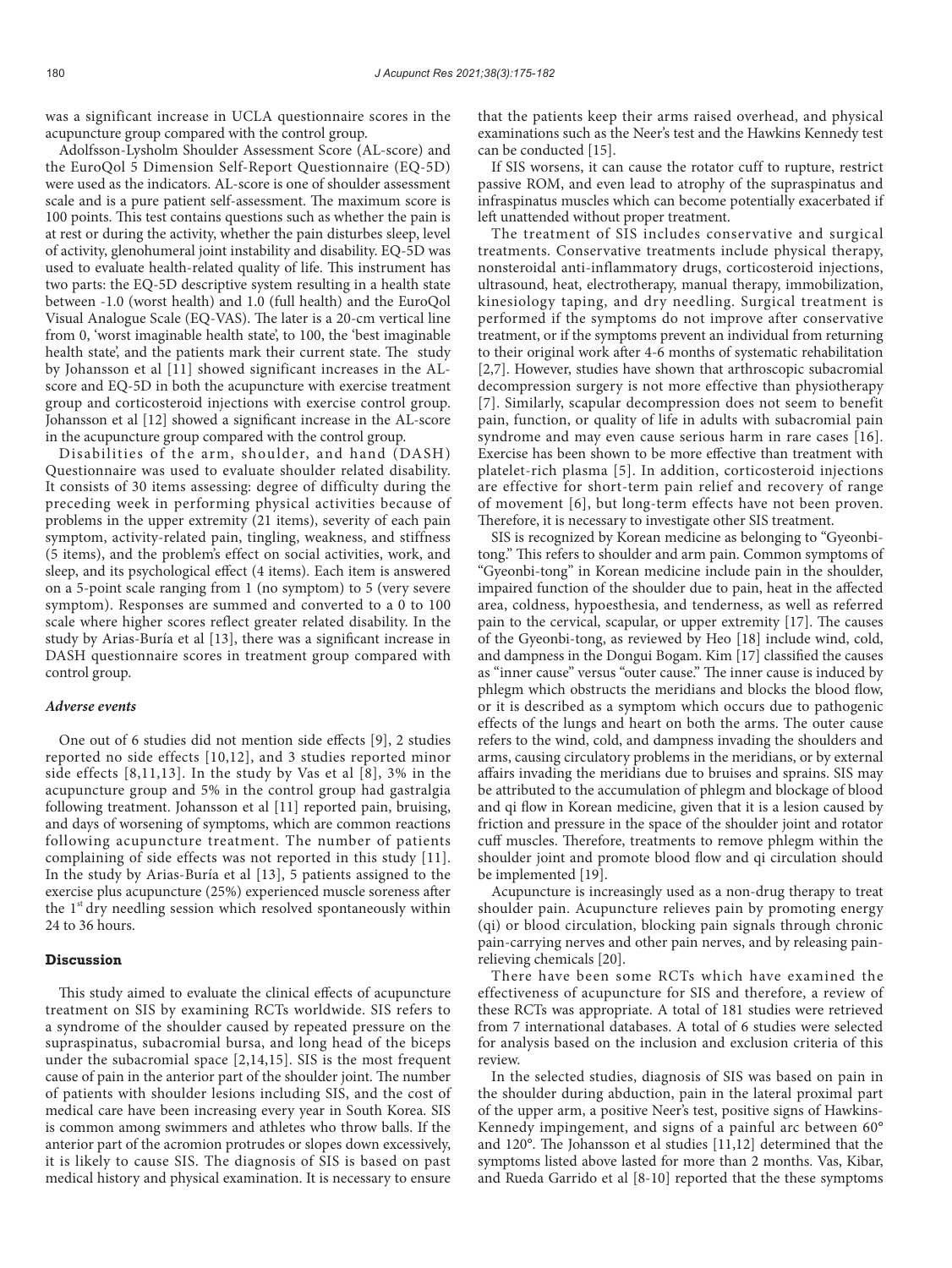lasted more than 3 months. The reason for the different durations of symptoms may be related to the SIS diagnostic criteria used.

Regarding the treatment group interventions in the 6 studies, 2 used acupuncture alone, 1 used laser acupuncture, and 3 used acupuncture with other treatments. Vas et al [8] used physiotherapy intervention with acupuncture, and Johansson et al [11] and Arias-Buría et al [13] used exercise intervention with acupuncture. Since there were no restrictions on the interventions amongst the controls, exercise, mock transcutaneous electrical nerve stimulation, physiotherapy, and corticosteroid injections were included.

The results of acupuncture treatment for SIS showed a statistically significant decrease in the SPADI, NRS, VAS, CMS, PGA, and DGA evaluation indicators, and a statistically significant increase in the UCLA questionnaire, AL-score, EQ-5D, and DASH questionnaire scores. These changes indicated that acupuncture was effective at improving shoulder pain and shoulder movement, as well as increasing the quality of life in patients with SIS. Additionally, 1 study of 91 patients showed acupuncture has a similar therapeutic effect to corticosteroid injection [11]. In the study by Johansson et al [11], although both treatment groups reported significant improvements over time for pain and shoulder function ( $p < 0.001$ ), there was no significant difference between two groups in pain and shoulder function measured by AL-score, and in health-related quality of life measured by EQ-5D. However, more clinical studies are needed on the physiological changes caused by acupuncture.

In the selected studies, acupuncture was mainly applied to the anterolateral, posterior lateral subacromial, lateral brachium, and scapular areas, and to the muscles, the supraspinatus, infraspinatus, deltoid, teres minor, and teres major muscles. It was also applied to the lateral part of the calf as a remote acupuncture point for needling.

One of the 6 studies used trigger point acupuncture (TrP) for treatment [13]. TrP locations included the supraspinatus, infraspinatus, deltoid, teres minor, and teres major muscles. In the Navarro-Santana et al [21] systematic review and meta-analysis on the effectiveness of TrP dry needling on musculoskeletal nontraumatic shoulder pain, there was moderate-quality evidence of TrP dry needling reducing shoulder pain intensity short term, although the effect was small. There was also low-quality evidence that TrP dry needling may improve related disabilities with a large effect compared with a comparison group [21]. Therefore, TrP may be effective for SIS. However, further research into the long-term effects of TrP is needed.

The most frequently used acupoints were LI 14, LI 15, TE 14 [9- 12], followed by LI 4 [9,11,12], followed by LI 16 [9,10], S 38 [8,10], and LU 1 [11,12], and GB 21, LI 11, TE 15, and SI 10 [9]. The most frequently used meridian was the LI.

In a previous study [22], analysis of the treatment rate for each meridian type in patients with shoulder and arm pain determined that the Yang Myeong meridian (large intestine meridian) had a significant effect on the degree of daily discomfort and reduced symptoms of shoulder pain compared with other meridians (*p* < 0.05).

In addition, meridians control pain in the areas where meridians flow. Since the main areas of pain in SIS (anterolateral part of the shoulder and lateral proximal part of the upper arm) are similar to the areas where the large intestine meridian flows, it is believed that this is the reason for the large intestine meridian to have been used most frequently for the treatment of SIS.

Side effects were not mentioned in 1 study [9], were not reported in 2 studies [10,12], and minor side effects were reported in the other 3 studies [8,11,13]. One study reported worsening

symptoms of pain over several days, which is a common reaction to acupuncture [11].

The limitation of this study was that the number of RCT studies selected was small, and the quality of the literature was not evaluated. However, the results of this study suggest that acupuncture is a safe treatment and has a significant positive effect upon symptoms of SIS. In the future, studies are needed to confirm the effectiveness of acupuncture for patients with SIS and to shed light on the mechanisms of the acupuncture treatment.

# **Conclusion**

1. Acupuncture treatment may be effective for SIS in terms of improving shoulder pain and shoulder movement, as well as increasing the quality of life.

2. Acupuncture may be a safe treatment for SIS, given that studies reviewed did not report any significant side effects caused by acupuncture.

3. One study has showed that acupuncture had a similar therapeutic effect to corticosteroid injection in SIS patients in terms of reducing pain and improving quality of life.

4. Due to several limitations in this review, more clinical studies are needed to determine the effectiveness of acupuncture treatment for SIS.

# **Conflicts of Interest**

The authors have no conflicts of interest to declare.

#### **References**

- [1] Kim YS, Ok JH. The Most Common Shoulder Disorders. Int J Rheum Dis 2011;18:3-10.
- [2] Koukoulithras I, Kolokotsios S, Plexousakis M [Internet]. Shoulder Impingement Syndrome: From Pathology to Treatment. 2020 Aug 18 [cited 2021 Feb 20]. Available from: http://dx.doi.org/10.2139/ssrn.3676373.
- [3] Garofalo R, Conti M, Massazza G, Cesari E, Vinci E, Castagna A. Subcoracoid impingement syndrome: A painful shoulder condition related to different pathologic factors. Musculoskelet Surg 2011;95:25-29.
- [4] Health Insurance Review & Assessment Service [Internet]. Healthcare Big Data Open System. [cited 2021 Feb 20]. Available from: http://opendata. hira.or.kr/op/opc/olap3thDsInfo.do.
- [5] Nejati P, Ghahremaninia A, Naderi F, Gharibzadeh S, Mazaherinezhad A. Treatment of Subacromial Impingement Syndrome: Platelet-Rich Plasma or Exercise Therapy, A Randomized Controlled Trial. Orthop J Sports Med 2017;5:2325967117702366.
- [6] Blair B, Rokito AS, Cuomo F, Jarolem K, Zuckerman JD. Efficacy of Injections of Corticosteroids for Subacromial Impingement Syndrome. J Bone Joint Surg Am 1996;78:1685-1689.
- [7] Haahr JP, Ostergaard S, Dalsgaard J, Norup K, Frost P, Lausen S et al. Exercises versus arthroscopic decompression in patients with subacromial impingement: A randomised, controlled study in 90 cases with a one year follow up. Ann Rheum Dis 2005;64:760-764.
- [8] Vas J, Ortega C, Olmo V, Perez-Fernandez F, Hernandez L, Medina I et al. Single-point acupuncture and physiotherapy for the treatment of painful shoulder: A multicentre randomized controlled trial. Rheumatology 2008;47:887-893.
- [9] Kibar S, Konak HE, Evcik D, Ay S. Laser Acupuncture Treatment Improves Pain and Functional Status in Patients with Subacromial Impingement Syndrome: A Randomized, Double-Blind, Sham-Controlled Study. Pain Med 2017;18:980-987.
- [10] Rueda Garrido JC, Vas J, Lopez DR. Acupuncture treatment of shoulder impingement syndrome: A randomized controlled trial. Complement Ther Med 2016;25:92-97.
- [11] Johansson K, Bergström A, Schröder K, Foldevi M. Subacromial corticosteroid injection or acupuncture with home exercises when treating patients with subacromial impingement in primary care-a randomized clinical trial. Fam Pract 2011;28:355-365.